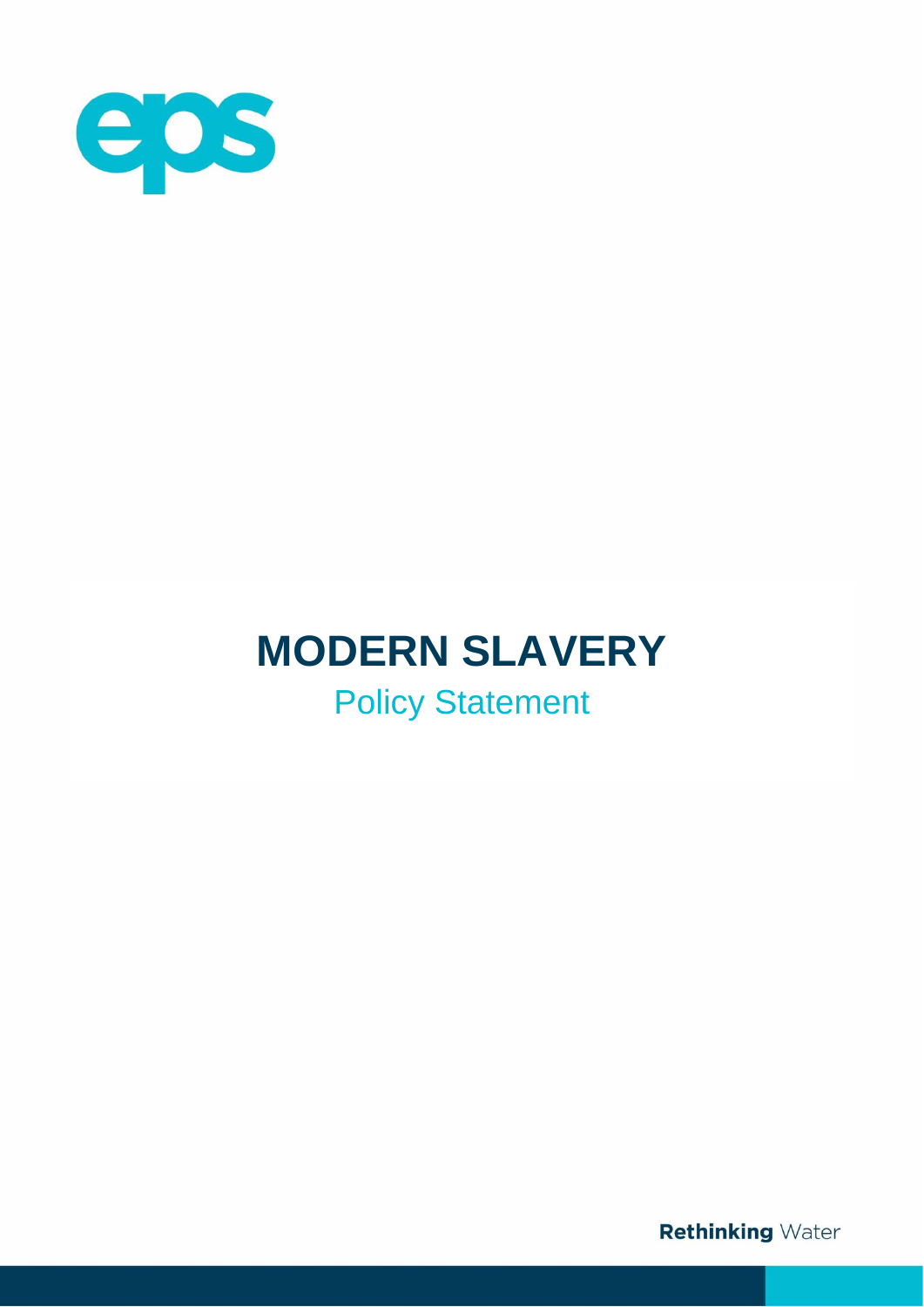

## **1. MODERN SLAVERY ACT 2015 STATEMENT**

This statement sets out the steps that EPS have taken to mitigate the risk of slavery and human trafficking occurring within any part of our business or our supply.

### **2. OVERARCHING STATEMENT**

Slavery and human trafficking are abuses of a person's freedoms and rights. We are totally opposed to such abuses in our direct operations, our indirect operations and our supply chain as a whole.

#### **3. MEANING OF SLAVERY AND HUMAN TRAFFICKING**

Our understanding of slavery and human trafficking is based on the definitions set out in the Modern Slavery Act 2015 and is guided by the UN Universal Declaration of Human Rights and the conventions of the International Labour Organisation (ILO) particularly relating to forced or compulsory labour.

Modern slavery covers slavery, servitude, forced or compulsory labour and human trafficking.

- Slavery behaving as if you own (have legal right over) another person and thus depriving them of their freedom.
- Servitude obliging another person to provide services through coercion and without the possibility of changing their condition.
- Forced/compulsory labour obliging another person to provide work or a service under the menace of a penalty and for which the person has not offered him/herself voluntarily.
- Human trafficking arranging or facilitating the travel of another person with a view to that person being exploited.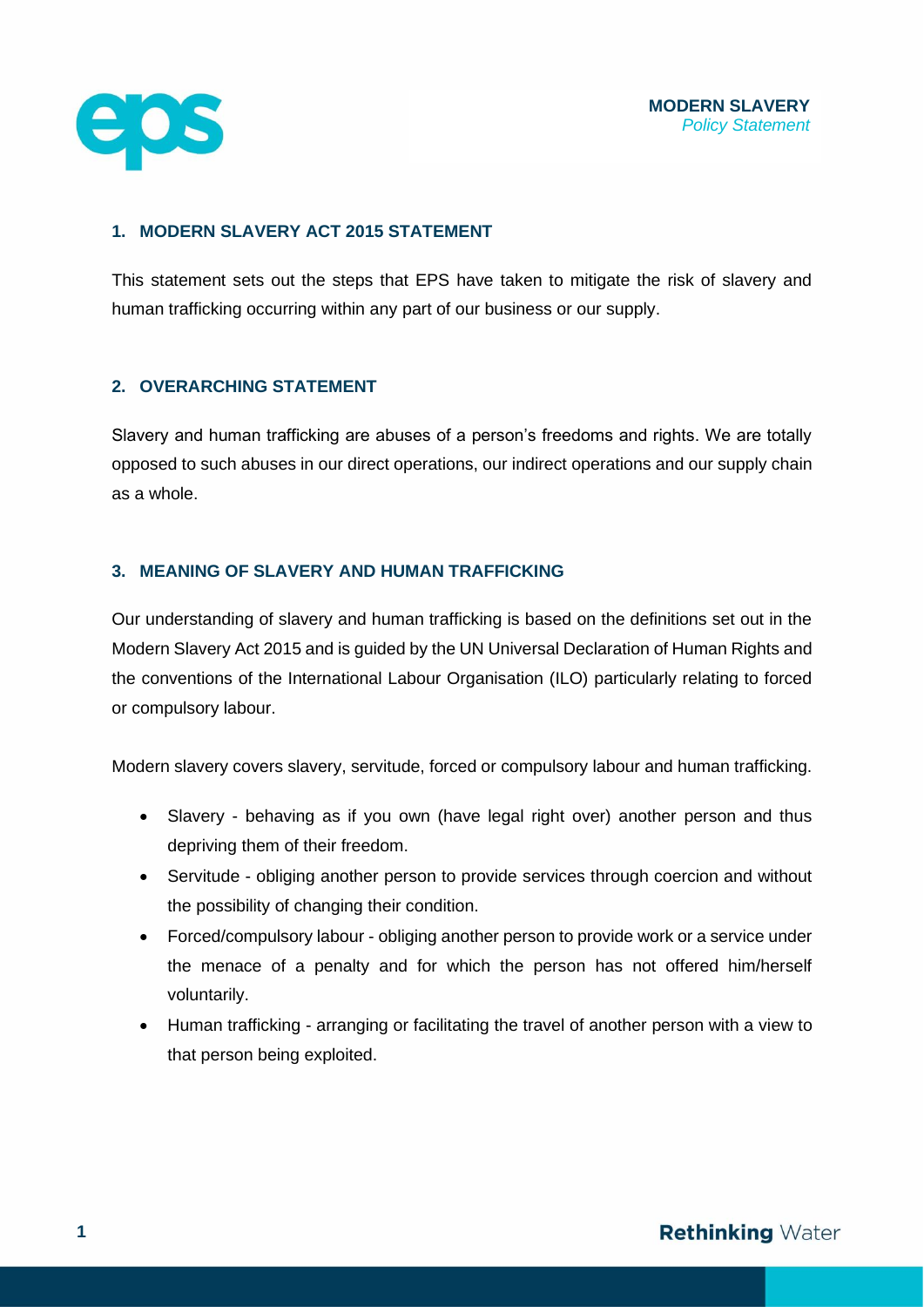

#### **4. OUR BUSINESS**

E.P.S. Pumping & Treatment Systems is a well-established company in the Water and Wastewater Pumping and Treatment industry having been in existence since 1968 in Ireland. The EPS Group is a highly experienced and proven provider of water and wastewater treatment and pumping solutions. Our solutions range from the complex municipal and industrial projects to the single domestic units. Our clients range from homeowners to large multinational and municipal authorities.

We operate in Ireland, the UK and mainland Europe and currently export to a number of countries worldwide. We provide a service to the municipal, industrial, commercial, agricultural and domestic sectors.

Our flexible customer focus and innovative approach, coupled with our commitment to health and safety, quality and the environment, make us a trusted and reliable partner for all your water treatment and pumping related needs. EPS specialises in the design, build and operate (DBO) of infrastructure projects and we strive to deliver all projects on time, on budget and to a standard that our customers demand and expect.

### **5. OUR SUPPLY CHAINS**

We purchase the majority of our raw materials and components from third-party suppliers, mainly through leading international companies. Our products are sourced from various countries including Italy, Luxembourg, Germany and Taiwan.

For the purposes of this statement, we report on steps taken within our supply chain, by which we mean those suppliers to the Group with whom our organisation deals directly. We also report on those steps taken within such supply chains that have indirect effects on the wider supply chain.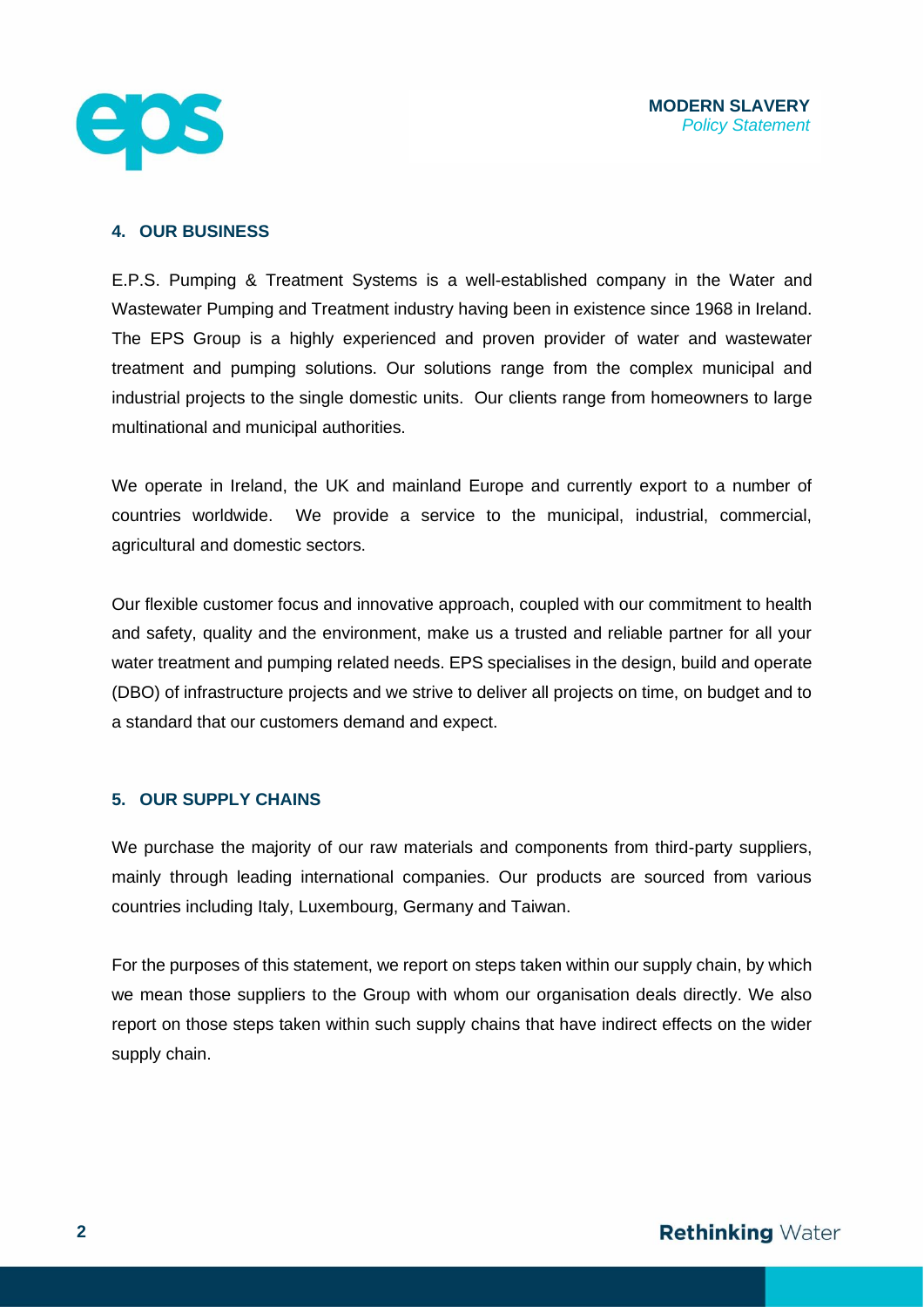

# **6. RELEVANT POLICIES**

In keeping with our commitment to act with integrity in all our business dealings, many of our existing policies are relevant to ensure that there is no slavery or human trafficking in any part of our business or our supply chains.

Our relevant policies include:

- › Employee Handbook;
- **Sustainable Procurement Policy;**
- › Business Ethics;
- › Corporate Social Responsibility
- › Equal Opportunity
- › Procurement
- › Sustainability
- › Sustainable Procurement

In our Employee Handbook relevant sections cover Equal Opportunities Policy Dignity and Respect Preventing & Dealing with Harassment & Bullying Complaints Procedure – Harassment & Bullying.

Our Employee Handbook sets out the behaviours we expect from employees in their dealings with colleagues, customers, consumers, suppliers, agents, intermediaries, advisers, governments and competitors. All employees and suppliers are expected to act with integrity in accordance with the standards of behaviour set out in the handbook.

We provide guidance and training to support employee understanding of expected behaviour, particularly in respect of their business decisions and the above policies. We encourage employees to raise any concerns that may have regarding the above policies.

We believe in the business benefits brought about by diversity and equal opportunity. We therefore support collective bargaining for our own employees and through our supplier standards.

We actively support employee engagement, representation, dialogue and the ability of an employee to raise potential concerns or grievances. Freedom of association and the right to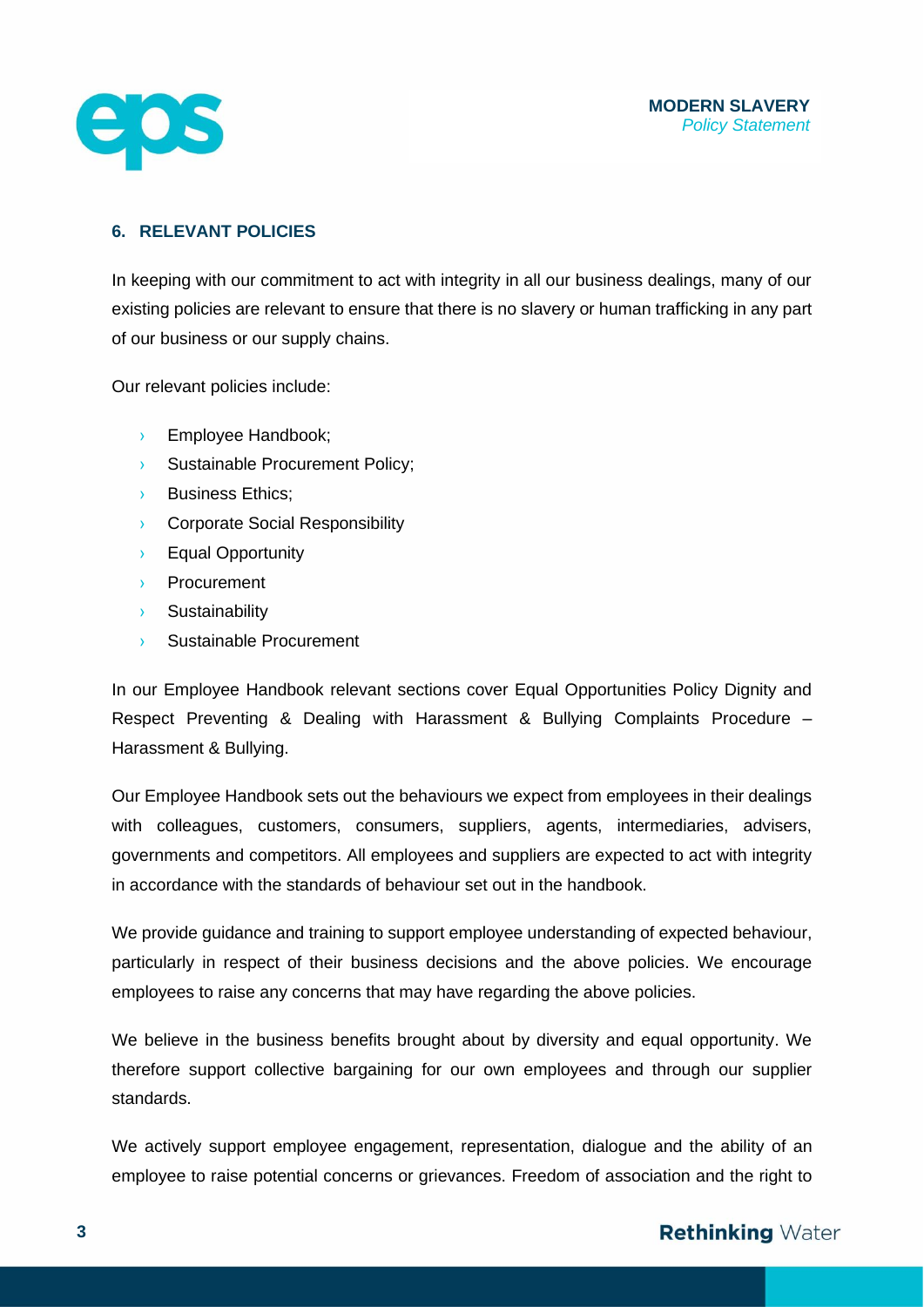

collective bargaining is a core labour standard that we respect as guided by the International Labour Organization (ILO). We apply our employment practices in line with, and in certain aspects exceeding the requirements of, local legislation.

# **7. RISK ASSESSMENT AND DUE DILIGENCE**

The risk of slavery and human trafficking within our own organisation is avoided and mitigated as a result of strict policies and procedures as well as the oversight built into our business operations and the knowledge and skills of our staff. We assess risk based on the US Department of Labour TVPRA List of Goods Produced by Child or Forced Labour. We screen suppliers to identify and evaluate human trafficking and slavery risks. This includes geographic location, manufacturing processes, history of human trafficking and slavery in the region, and the U.S. Dept. of Labour's list of goods produced by Child or Forced Labour.

EPS formally review all contractors and suppliers before appointment and this review includes a questionnaire section on Corporate and Social responsibility which includes questions designed to establish the procedures and controls in place to prevent Modern Slave in our suppliers and contractors.

### **8. TRAINING AND AWARENESS**

All employees are aware of this policy and EPS' commitment to ethical behaviour in all company activities.

### **9. EFFECTIVENESS AND PERFORMANCE REVIEW**

We do not have key performance indicators specifically in relation to slavery or human trafficking as any instance would be expected to be a non-compliance and breach of employment laws, our direct employment practices, wider Group policies and / or supplier standards.